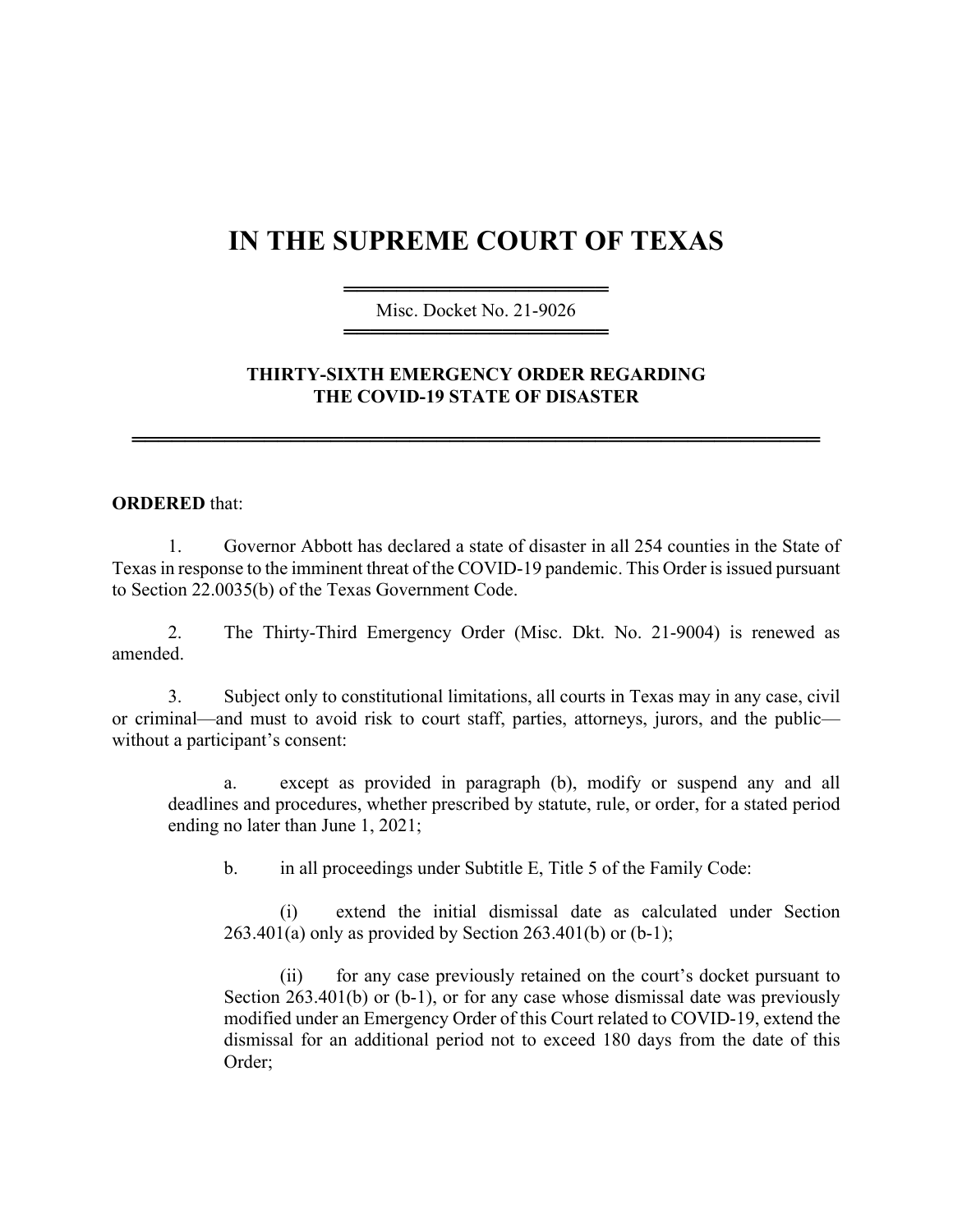c. except as this Order provides otherwise, allow or require anyone involved in any hearing, deposition, or other proceeding of any kind—including but not limited to a party, attorney, witness, court reporter, grand juror, or petit juror—to participate remotely, such as by teleconferencing, videoconferencing, or other means;

d. consider as evidence sworn statements made out of court or sworn testimony given remotely, out of court, such as by teleconferencing, videoconferencing, or other means;

e. conduct proceedings away from the court's usual location with reasonable notice and access to the participants and the public;

f. require every participant in a proceeding to alert the court if the participant has, or knows of another participant who has: (i) COVID-19 or a fever, chills, cough, shortness of breath or difficulty breathing, fatigue, muscle or body aches, headache, sore throat, loss of taste or smell, congestion or runny nose, nausea or vomiting, or diarrhea; or (ii) recently been in close contact with a person who is confirmed to have COVID-19 or exhibiting the symptoms described above;

g. take any other reasonable action to avoid exposing court proceedings to the threat of COVID-19, including requiring compliance with social distancing protocols and face coverings worn over the nose and mouth.

4. Courts should continue to use reasonable efforts to conduct proceedings remotely.

5. Upon request and good cause shown by a court participant other than a juror including but not limited to a party, an attorney, a witness, or a court reporter—a court must permit the participant to participate remotely in any proceeding, subject to constitutional limitations.

6. A court of appeals may conduct in-person proceedings if the chief justice of the court of appeals adopts minimum standard health protocols for court participants and the public attending court proceedings that will be employed in the courtroom and in public areas of the court building.

7. A district court, statutory or constitutional county court, statutory probate court, justice court, or municipal court may conduct in-person proceedings, including both jury and nonjury proceedings, if the local administrative district judge or presiding judge of a municipal court, as applicable, adopts, in consultation with the judges in the county or municipal court buildings: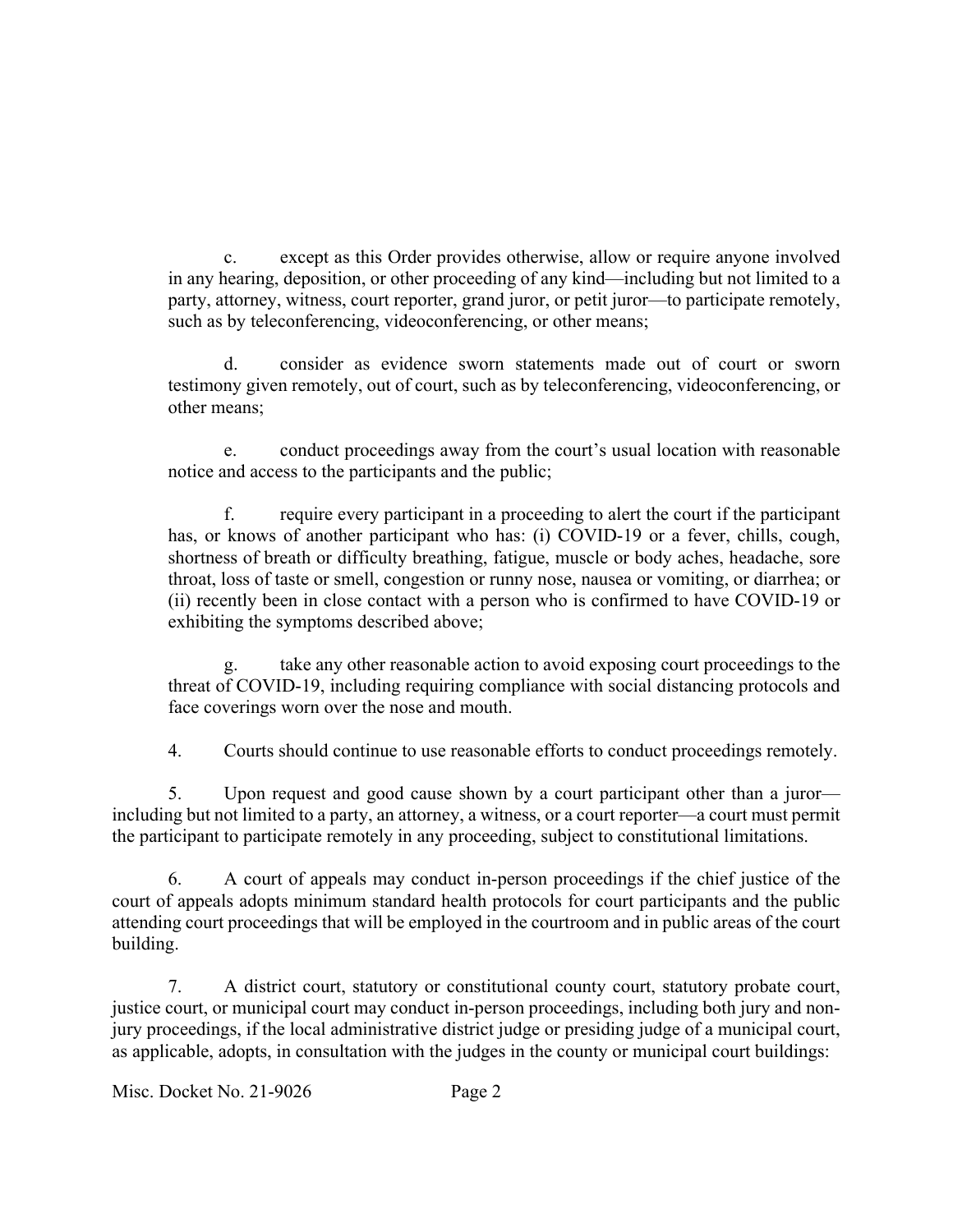a. minimum standard health protocols for court proceedings and the public attending court proceedings that will be employed in all courtrooms and throughout all public areas of the court buildings, including masking, social distancing, or both; and

b. an in-person proceeding schedule for all judges in the county or municipal court buildings, as applicable.

8. A court may conduct an in-person jury proceeding if:

to assist with coordination of local resources and to manage capacity issues, the court has obtained prior approval, including a prior approved schedule, for the jury proceeding from the local administrative district judge or presiding judge of the municipal courts, as applicable;

b. the court has considered on the record any objection or motion related to proceeding with the jury proceeding at least seven days before the jury proceeding or as soon as practicable if the objection or motion is made or filed within seven days of the jury proceeding;

c. the court has established communication protocols to ensure that no court participants have tested positive for COVID-19 within the previous 10 days, have had symptoms of COVID-19 within the previous 10 days, or have had recent known exposure to COVID-19 within the previous 14 days;

d. the court has included with the jury summons information on the precautions that have been taken to protect the health and safety of prospective jurors and a COVID-19 questionnaire to be submitted in advance of the jury selection that elicits from prospective jurors information about their exposure or particular vulnerability to COVID-19; and

e. the court has excused or rescheduled prospective jurors who provide information confirming their COVID-19 infection or exposure, or their particular vulnerability to COVID-19 and request to be excused or rescheduled.

9. In criminal cases where confinement in jail or prison is a potential punishment, remote jury proceedings must not be conducted without appropriate waivers and consent obtained on the record from the defendant and prosecutor. In all other cases, remote jury proceedings must not be conducted unless the court has complied with paragraph 8(b).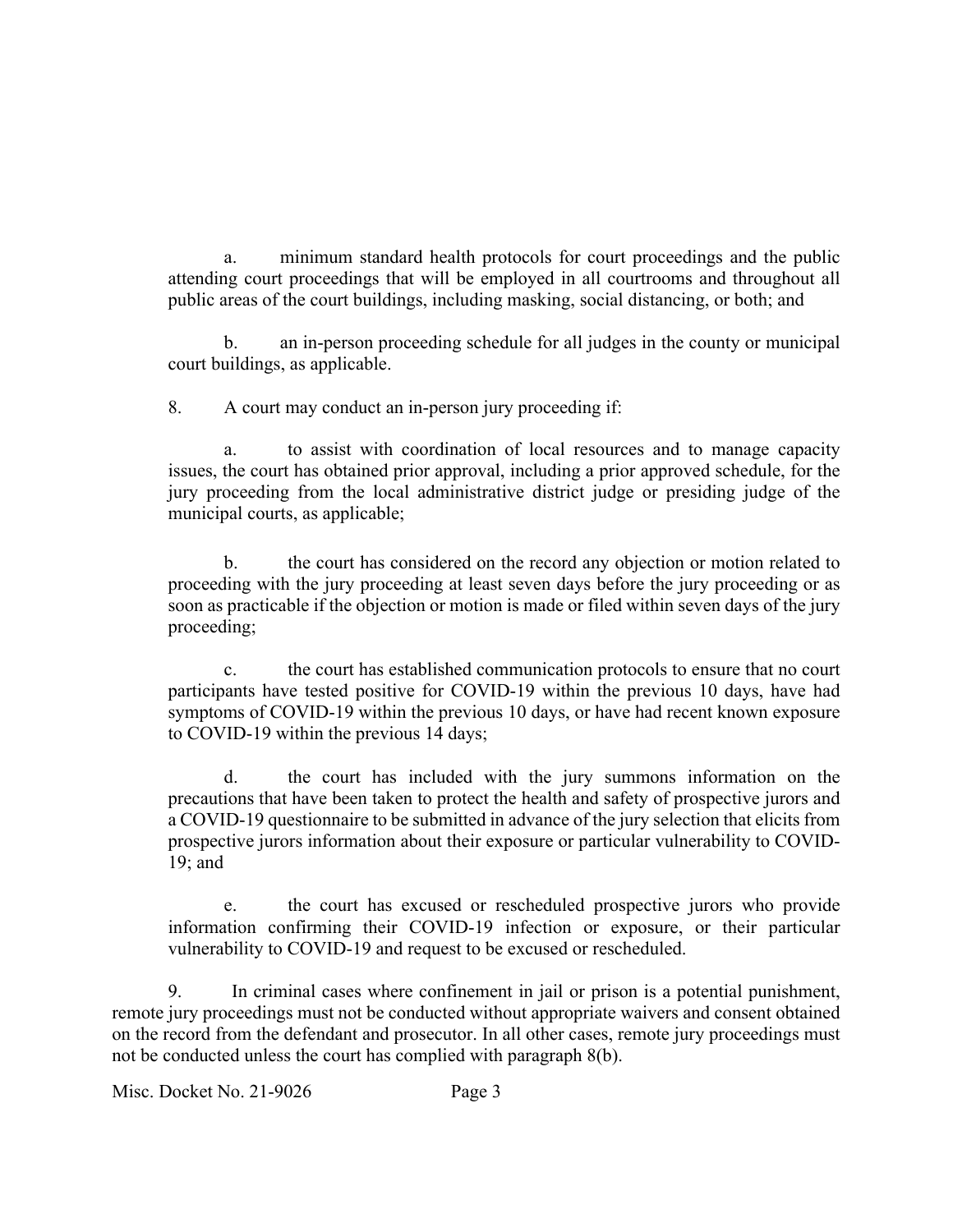10. Except for non-binding proceedings, a court may not permit or require a petit juror to appear remotely unless the court ensures that all potential and selected petit jurors have access to technology to participate remotely.

11. The Office of Court Administration should issue, and update from time to time, best practices to assist courts with safely and effectively conducting in-person and remote court proceedings under this Order.

12. In determining a person's right to possession of and access to a child under a courtordered possession schedule in a Suit Affecting the Parent-Child Relationship, the existing trial court order shall control in all instances. Possession of and access to a child shall not be affected by any shelter-in-place order or other order restricting movement issued by a governmental entity that arises from the pandemic. The original published school schedule shall also control, and possession and access shall not be affected by the school's closure that arises from the pandemic. Nothing herein prevents parties from altering a possession schedule by agreement if allowed by their court order(s), or courts from modifying their orders on an emergency basis or otherwise.

13. An evidentiary panel in an attorney professional disciplinary or disability proceeding may—and must to avoid risk to panel members, parties, attorneys, and the public without a participant's consent:

a. conduct the proceeding remotely, such as by teleconferencing, videoconferencing, or other means;

b. allow or require anyone involved in the proceeding—including but not limited to a party, attorney, witness, court reporter—to participate remotely, such as by teleconferencing, videoconferencing, or other means; and

c. consider as evidence sworn statements or sworn testimony given remotely, such as by teleconferencing, videoconferencing, or other means.

14. This Order is effective immediately and expires June 1, 2021, except as otherwise stated herein, unless extended by the Chief Justice of the Supreme Court.

15. The Clerk of the Supreme Court is directed to:

a. post a copy of this Order on www.txcourts.gov;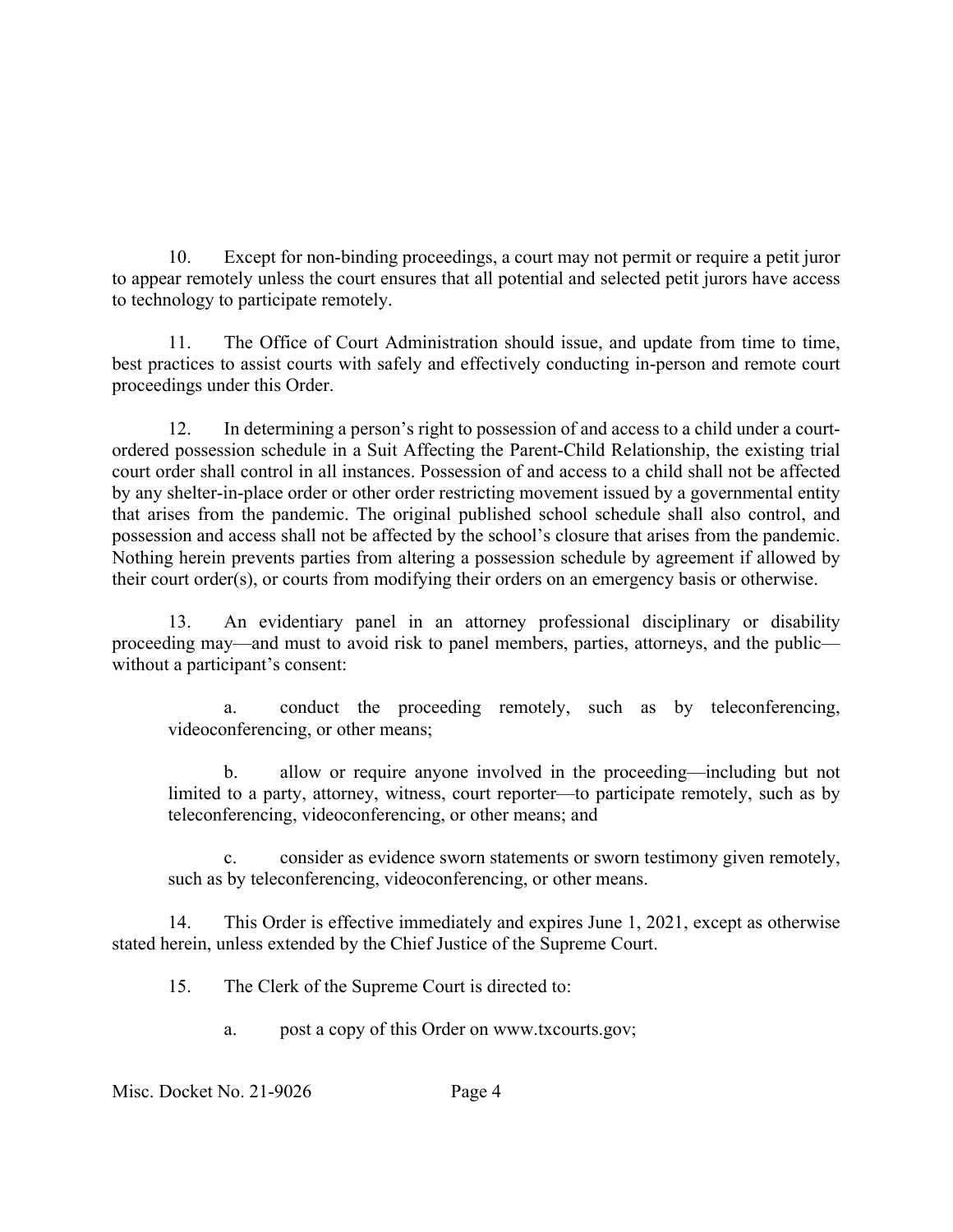b. file a copy of this Order with the Secretary of State; and

c. send a copy of this Order to the Governor, the Attorney General, and each member of the Legislature.

16. The State Bar of Texas is directed to take all reasonable steps to notify members of the Texas bar of this Order.

Dated: March 5, 2021

JUSTICE BOYD, JUSTICE DEVINE, and JUSTICE BLACKLOCK dissent.